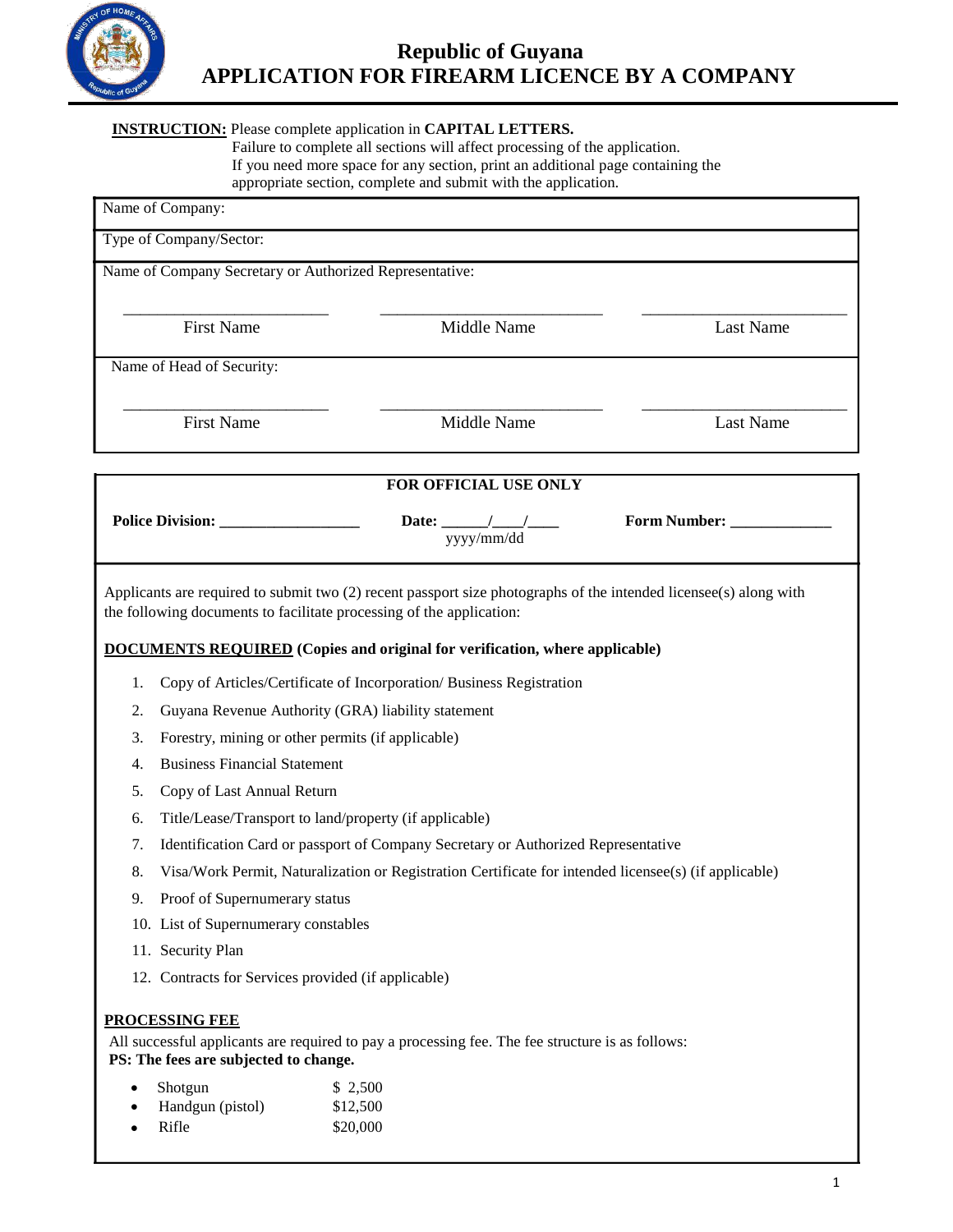#### **Application Process for a Firearm Licence**

The process from application to final approval or rejection for a firearm licence is as follows:

- 1. The applicant completes the Firearm Licence Application Form, and submits along with a Medical Report for Firearm Licence, and the required documentation to **ONE** of the following locations:
	- a. The nearest Police Station; or
	- b. The Divisional Commander, Divisional Headquarters; or
	- c. The Commissioner of Police, Police Headquarters, Eve Leary, Georgetown; or
	- d. The Ministry of Home Affairs.
- 2. The applicant will be issued with an acknowledgement letter by the Commissioner of Police.
- 3. The Commissioner of Police will forward the application to the Criminal Investigation Department, Special Branch, and the relevant Divisional Commander, as the case may be for processing to commence.
- 4. During the processing of the application, police officers will visit the residence of the applicant, who will be required to give a statement, and have his/her fingerprints taken.
- 5. The Divisional Commander will verify the information contained in the application, and submit a report to the Commissioner of Police with a recommendation.
- 6. The Criminal Investigation Department and Special Branch will communicate the findings of their investigations to the Commissioner of Police.
- 7. On receipt of the required reports, the Commissioner of Police will forward his findings and recommendation to the Minister of Home Affairs for review by the Firearms Licensing Approval Board.
- 8. The Firearms Licensing Approval Board will review the recommendation of the Commissioner of Police, and make a recommendation to the Minister of Home Affairs.
- 9. The Minister of Home Affairs will grant or withhold his "no objection" to the recommendation of the Firearms Licensing Approval Board.
- 10. The Commissioner of Police will be notified of the outcome of the application.
- 11. The applicant will be notified, in writing, by the Commissioner of Police of the outcome of the application.
- 12. Successful applicants will be required to pay a processing fee at the respective Divisional Firearm Registry, following which they will commence the process of purchasing, licensing and uplifting a firearm and ammunition.
- 13. Unsuccessful applicants are advised of their right to appeal the refusal of their applications for firearm licences under the Firearms Act. The appeal must be submitted to H.E the President.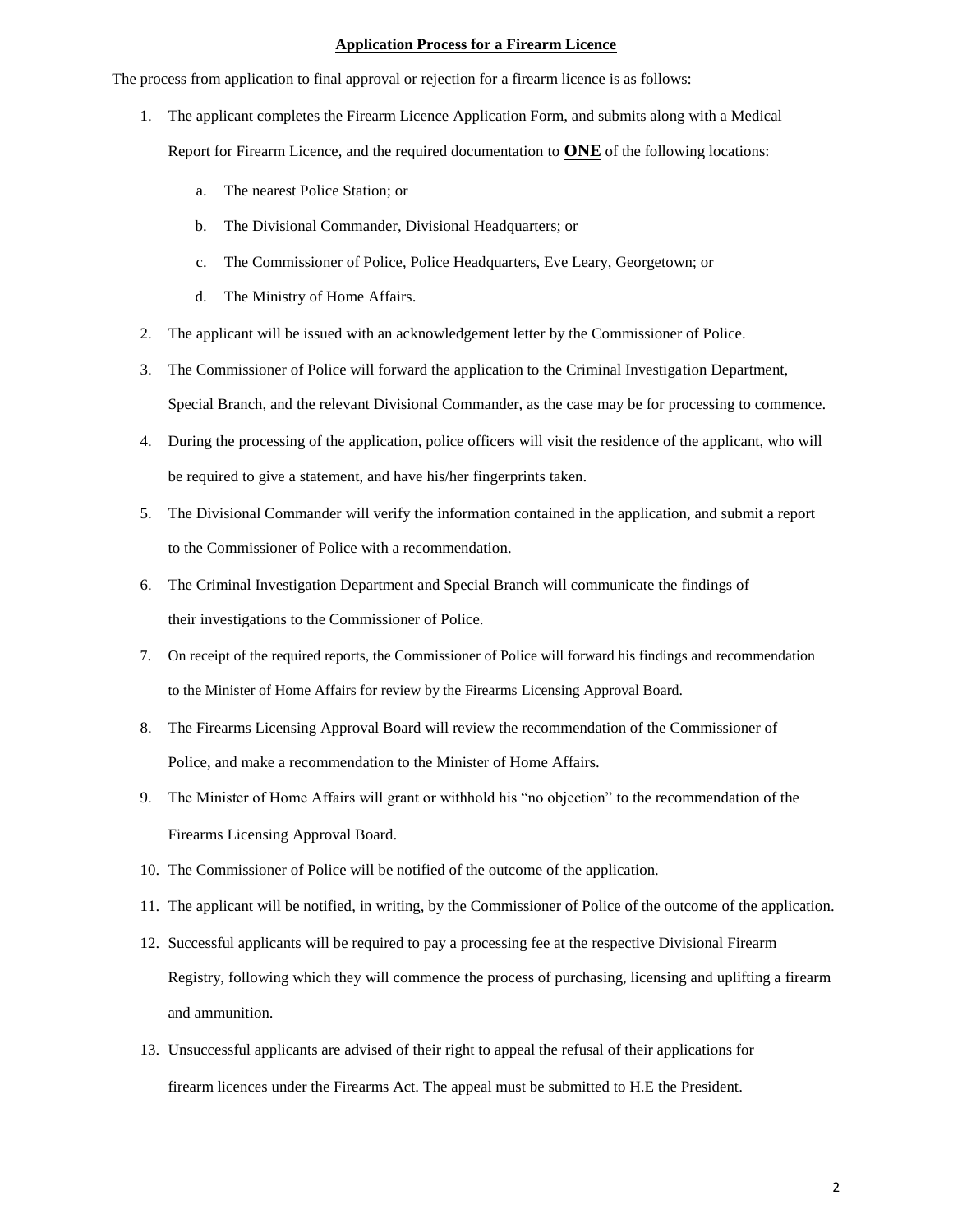| A. GENERAL INFORMATION                                                                                                                                                                         |                                                                                  |              |                                                                                                     |  |
|------------------------------------------------------------------------------------------------------------------------------------------------------------------------------------------------|----------------------------------------------------------------------------------|--------------|-----------------------------------------------------------------------------------------------------|--|
| Name of Company:                                                                                                                                                                               |                                                                                  |              |                                                                                                     |  |
| Type of Company/Sector:                                                                                                                                                                        |                                                                                  |              |                                                                                                     |  |
| Name of Company Secretary or Authorized Representative:                                                                                                                                        |                                                                                  |              |                                                                                                     |  |
| <b>First Name</b>                                                                                                                                                                              |                                                                                  | Middle Name  | <b>Last Name</b>                                                                                    |  |
|                                                                                                                                                                                                |                                                                                  |              |                                                                                                     |  |
|                                                                                                                                                                                                |                                                                                  |              |                                                                                                     |  |
|                                                                                                                                                                                                |                                                                                  |              |                                                                                                     |  |
| Tel. No.:                                                                                                                                                                                      | Fax No.:                                                                         |              | E-mail:                                                                                             |  |
| Company NIS No.:                                                                                                                                                                               |                                                                                  | Company TIN: |                                                                                                     |  |
| Company Registration No.:                                                                                                                                                                      |                                                                                  |              | yyyy/mm/dd                                                                                          |  |
| <b>B. BACKGROUND INFORMATION</b>                                                                                                                                                               |                                                                                  |              |                                                                                                     |  |
| 1. Have you ever applied for a company firearm licence?                                                                                                                                        |                                                                                  |              | Yes<br>No                                                                                           |  |
|                                                                                                                                                                                                | 2. Has the company ever been refused a firearm licence?<br>Yes<br>N <sub>0</sub> |              |                                                                                                     |  |
| Has the company's firearm licence(s) ever been revoked?<br>3.<br>Yes<br>N <sub>o</sub><br>4. Has the company firearm(s) ever been seized?<br>Yes<br>N <sub>0</sub><br>If YES, was it returned? |                                                                                  |              |                                                                                                     |  |
| Storage of weapon(s) when not in use:<br>5.                                                                                                                                                    |                                                                                  |              |                                                                                                     |  |
| Please indicate how the company intends to store the weapon(s) when not in use                                                                                                                 |                                                                                  |              |                                                                                                     |  |
|                                                                                                                                                                                                |                                                                                  |              |                                                                                                     |  |
| Number of Supernumerary Constables in the company: _____<br>6.                                                                                                                                 |                                                                                  |              |                                                                                                     |  |
| 7.<br>Current stock of firearms held by the company (please provide details):<br>8.                                                                                                            |                                                                                  |              | Number of Supernumerary Constables to be included on licence: (please provide details in section F) |  |
|                                                                                                                                                                                                |                                                                                  |              |                                                                                                     |  |
|                                                                                                                                                                                                |                                                                                  |              |                                                                                                     |  |
|                                                                                                                                                                                                |                                                                                  |              |                                                                                                     |  |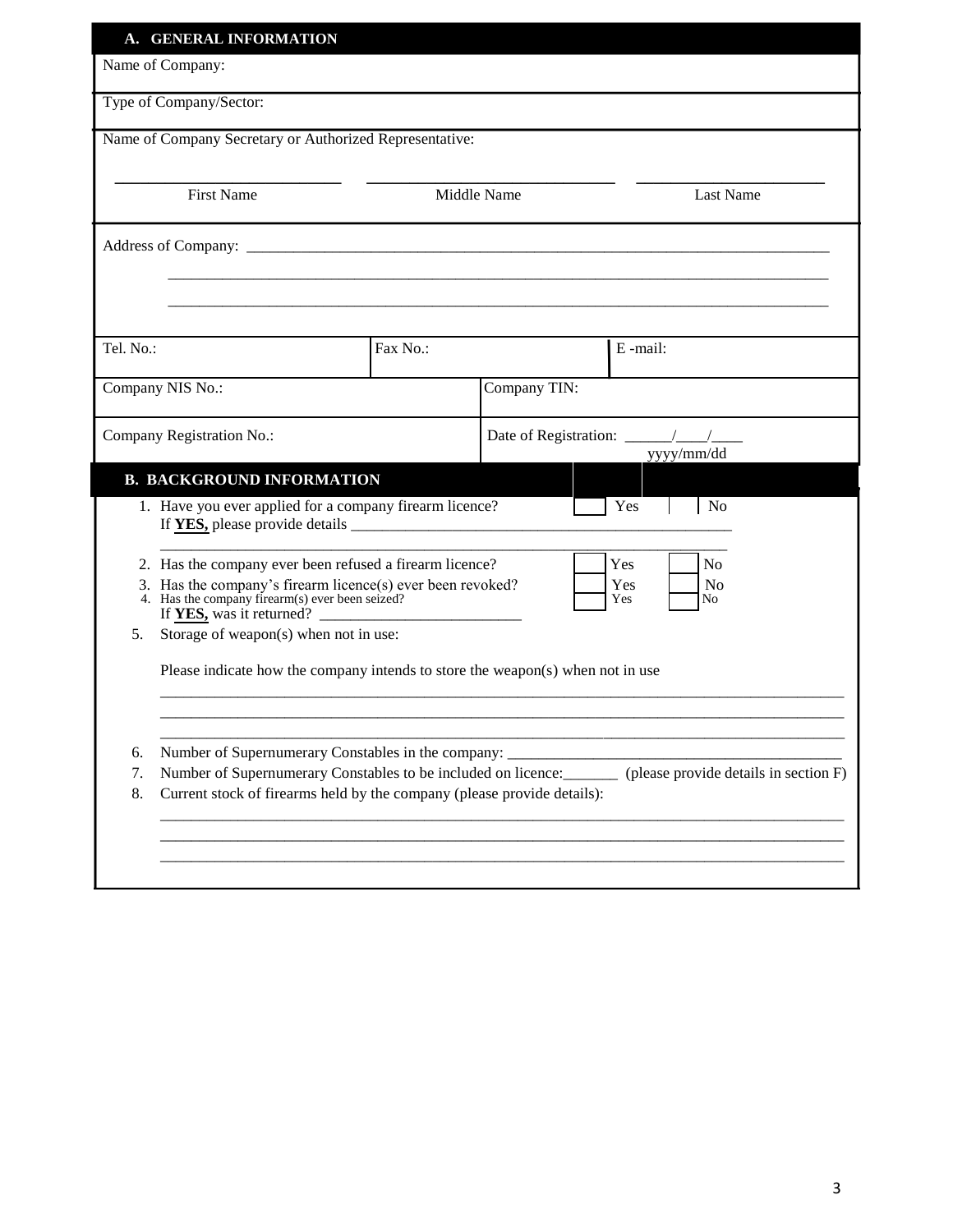| C. TYPE OF FIREARM(S) REQUIRED |      |          |      |                    |      |
|--------------------------------|------|----------|------|--------------------|------|
| <b>Pistol/Revolver</b>         |      | Shotgun  |      | <b>Rifle</b>       |      |
|                                |      |          |      | <b>Bolt Action</b> |      |
|                                | Qty. |          | Qty. | Semi-Automatic     | Qty. |
| .22                            |      | 12 Gauge |      | .22                |      |
| .25                            |      | 16 Gauge |      | .223               |      |
| .32                            |      | 20 Gauge |      | .243               |      |
| 9 mm                           |      |          |      | .270               |      |

**NOTE:** The Firearms Licensing Approval Board will exercise its discretion in recommending applicants for 9mm pistols.

| <b>D. USE OF THE FIREARM(S)</b>                                                                         |                                                                 |  |  |  |
|---------------------------------------------------------------------------------------------------------|-----------------------------------------------------------------|--|--|--|
| <b>Protection of Business</b><br><b>Personal Protection</b><br>Other (Please Specify): ______           | Provision of Security Services<br>Protection of Crops/Livestock |  |  |  |
| <b>E. AMMUNITION REQUIRED</b>                                                                           |                                                                 |  |  |  |
| Please indicate the maximum amount of ammunition you desire to have in your possession at any one time. |                                                                 |  |  |  |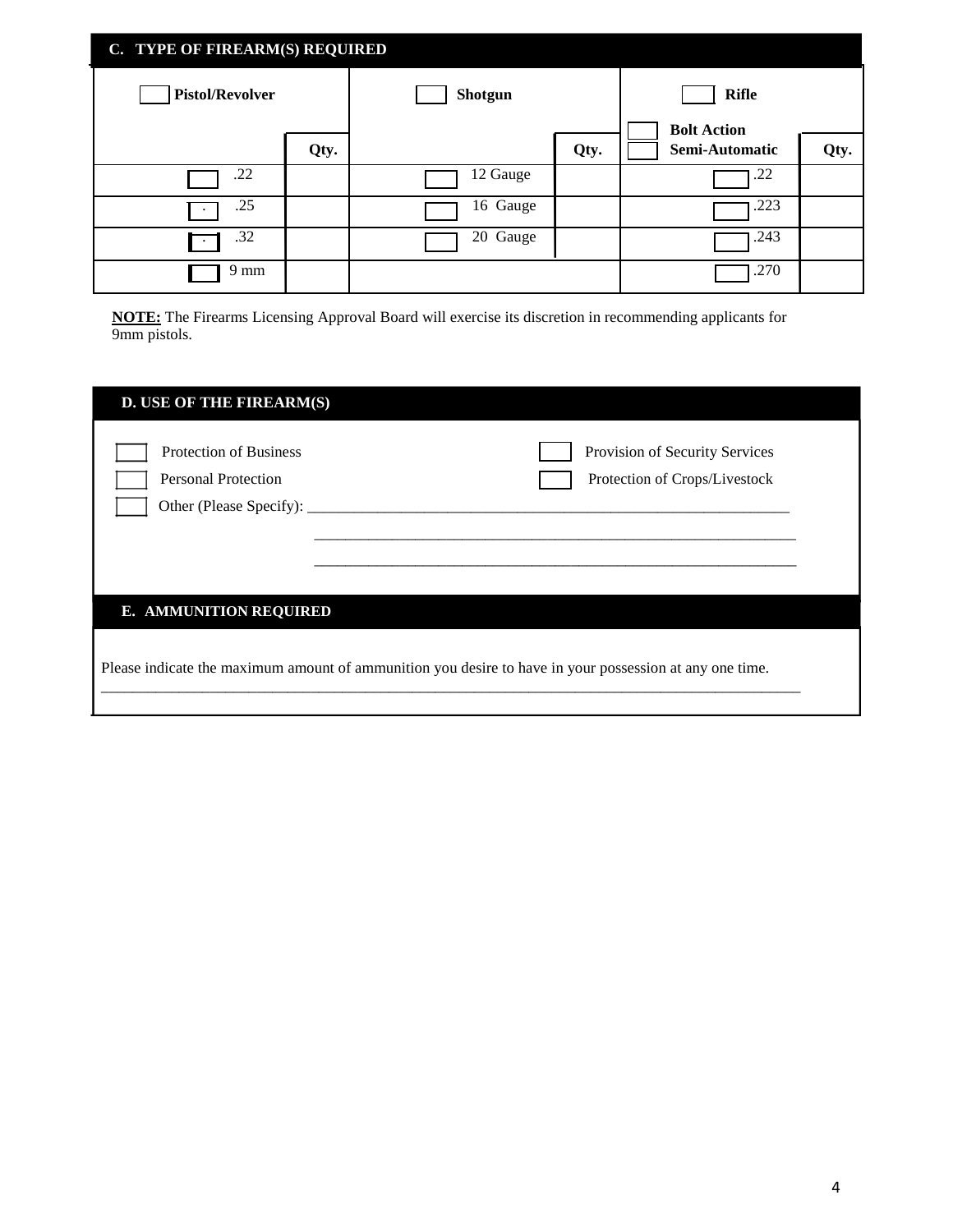### **F . GENERAL INFORMATION FOR SUPERNUMERARY CONSTABLES**

This section is to be completed by the Supernumerary Constables.

Please print additional pages, as may be necessary, based on the number of Supernumerary Constables to be endorsed on licence.

| Last Name:                                                                                          |                      | Maiden Name: |                |
|-----------------------------------------------------------------------------------------------------|----------------------|--------------|----------------|
| First Name:                                                                                         | Alias:               |              |                |
| Middle Name:                                                                                        |                      |              |                |
| Has your name ever been changed?                                                                    | Yes                  |              | N <sub>o</sub> |
|                                                                                                     |                      |              |                |
| How was it changed?                                                                                 | Deed Poll            |              | Court Order    |
| yyyy/mm/dd                                                                                          | Place of Birth:      |              | Nationality:   |
| Citizenship By: Birth                                                                               | Naturalization       |              |                |
|                                                                                                     |                      |              |                |
| Male<br>Sex:                                                                                        | Female<br>Ethnicity: |              |                |
| <b>Marital Status:</b><br>Single                                                                    | Married              |              | Divorced       |
| Separated                                                                                           | Widowed              |              | Common Law     |
| Voluntary Remigrant<br><b>Immigration Status:</b><br><b>Involuntary Remigrant</b><br>Not Applicable |                      |              |                |
| Address:<br>Present:                                                                                |                      |              |                |
|                                                                                                     |                      |              |                |
|                                                                                                     |                      |              |                |
| Previous:                                                                                           |                      |              |                |
|                                                                                                     |                      |              |                |
| Tel. No.:                                                                                           | Cell No.:            |              | E-mail:        |
| National I.D. No.:                                                                                  | Passport No.:        |              | TIN:           |
| Have you ever been convicted or discharged<br>1.                                                    |                      |              |                |
| on any offence?<br>Yes<br>No                                                                        |                      |              |                |
| Have you ever been treated for emotional problems,<br>2.<br>drugs or alcohol abuse?<br>Yes<br>No    |                      |              |                |
| Do you suffer from Epilepsy (Fits)?<br>Yes<br>No<br>3.                                              |                      |              |                |
| Have you ever been placed on bond by the court?<br>Yes<br>No<br>4.                                  |                      |              |                |
| Have you ever been charged by the police?<br>5.<br>Yes<br>No                                        |                      |              |                |
| If YES, please state date and offence(s) $\qquad$                                                   |                      |              |                |
| 6. Are you currently awaiting trial for any offence?<br>Yes<br>No                                   |                      |              |                |